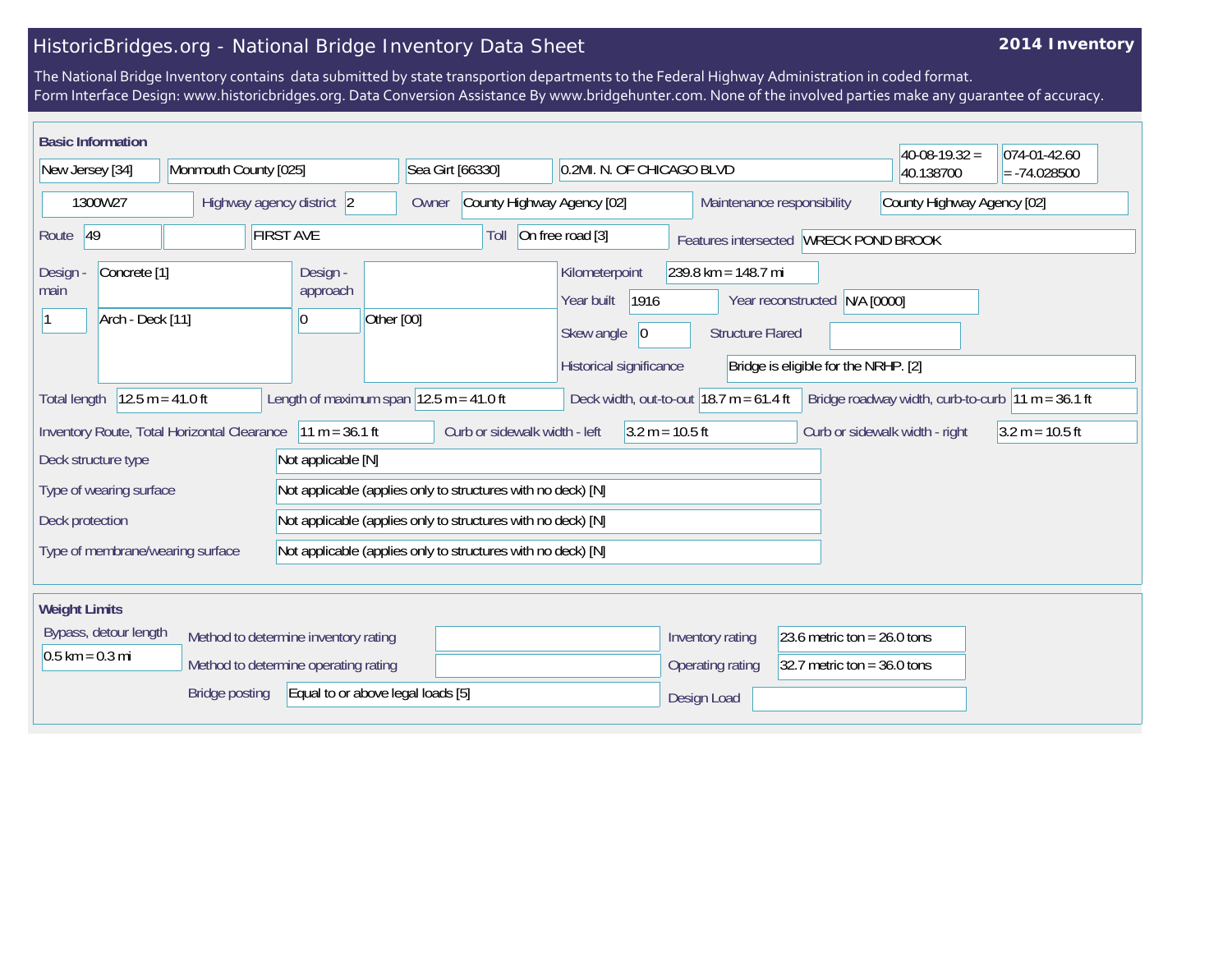| <b>Functional Details</b>                                                                                                             |                                             |                                      |                                                       |                  |  |  |
|---------------------------------------------------------------------------------------------------------------------------------------|---------------------------------------------|--------------------------------------|-------------------------------------------------------|------------------|--|--|
| 890<br>Average daily truck traffi 3<br>Average Daily Traffic                                                                          | Year 2013<br>%                              | Future average daily traffic<br>1070 | 2033<br>Year                                          |                  |  |  |
| Collector (Urban) [17]<br>Road classification                                                                                         | Lanes on structure 2                        |                                      | Approach roadway width                                | $11 m = 36.1 ft$ |  |  |
| Type of service on bridge Highway-pedestrian [5]                                                                                      | Direction of traffic 2 - way traffic [2]    |                                      | Bridge median                                         |                  |  |  |
| Parallel structure designation<br>No parallel structure exists. [N]                                                                   |                                             |                                      |                                                       |                  |  |  |
| Waterway [5]<br>Type of service under bridge                                                                                          | Lanes under structure<br>$ 0\rangle$        | Navigation control                   |                                                       |                  |  |  |
| $0 = N/A$<br>Navigation vertical clearanc                                                                                             | Navigation horizontal clearance $ 0 = N/A $ |                                      |                                                       |                  |  |  |
| Minimum vertical clearance over bridge roadway<br>$99.99 m = 328.1 ft$<br>Minimum navigation vertical clearance, vertical lift bridge |                                             |                                      |                                                       |                  |  |  |
| Minimum lateral underclearance reference feature Feature not a highway or railroad [N]                                                |                                             |                                      |                                                       |                  |  |  |
| Minimum lateral underclearance on left $0 = N/A$<br>Minimum lateral underclearance on right $0 = N/A$                                 |                                             |                                      |                                                       |                  |  |  |
| Minimum vertical underclearance reference feature Feature not a highway or railroad [N]<br>Minimum Vertical Underclearance $ 0 = N/A$ |                                             |                                      |                                                       |                  |  |  |
| Appraisal ratings - underclearances N/A [N]                                                                                           |                                             |                                      |                                                       |                  |  |  |
|                                                                                                                                       |                                             |                                      |                                                       |                  |  |  |
| <b>Repair and Replacement Plans</b>                                                                                                   |                                             |                                      |                                                       |                  |  |  |
| Type of work to be performed                                                                                                          | Work done by                                |                                      |                                                       |                  |  |  |
|                                                                                                                                       | Bridge improvement cost                     | Roadway improvement cost             |                                                       |                  |  |  |
|                                                                                                                                       | Length of structure improvement             |                                      | Total project cost                                    |                  |  |  |
|                                                                                                                                       | Year of improvement cost estimate           |                                      |                                                       |                  |  |  |
|                                                                                                                                       | Border bridge - state                       |                                      | Border bridge - percent responsibility of other state |                  |  |  |
|                                                                                                                                       | Border bridge - structure number            |                                      |                                                       |                  |  |  |